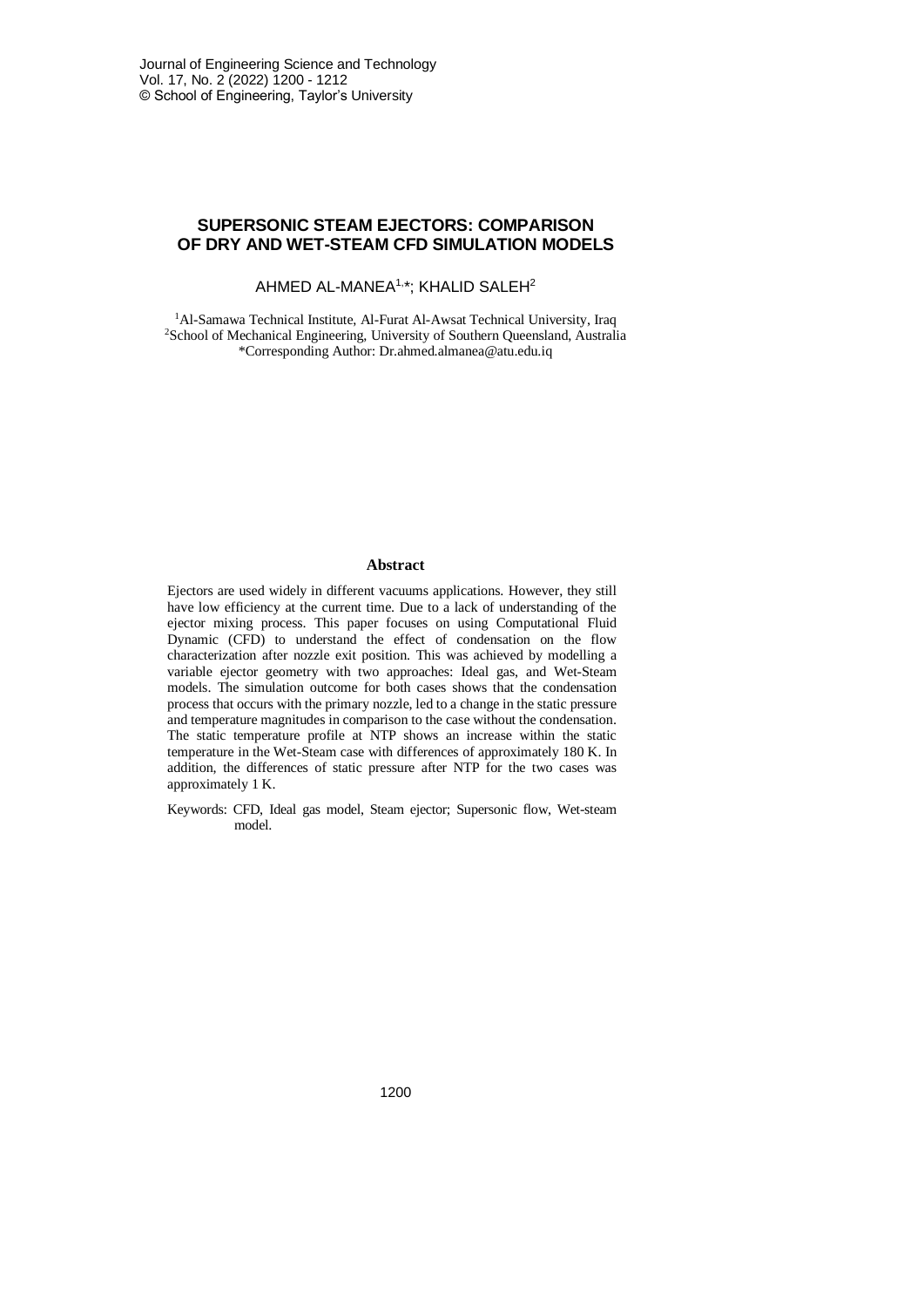#### **1.Introduction**

Ejectors or jets rely on high-speed mixing. An ejector is a pumping or compression device in which a higher pressure flow (called the primary flow) is used to induce a lower pressure-flow (called the secondary flow) into a mixing section. These two streams mix together and discharge to a pressure that lies between the initial pressures of these two fluids. The efficiency of the compression process depends in part, on the efficiency of the mixing between the two streams, and the deceleration of the mixed streams. An ejector typically consists of five main sections: (i) the primary inlet; (ii) the secondary inlet and suction chamber; (iii) the primary nozzle, (iv) the mixing chamber; and (v) the subsonic diffuser section, as illustrated in Fig. 1.



**Fig. 1. General configuration of an ejector system [1].**

In the case of steam ejectors, the mixing process is further complicated by the presence of condensation which introduces further uncertainties in the actual flow properties during mixing.

Over the past decades, significant work has been performed in the area of steam ejector studies, including experimental  $[2 - 4]$  and computational fluid dynamic (CFD) research [5]. These studies were focused on studying: the effect of the flow pattern, and operation conditions on ejector performance. In the CFD field, two approaches were used: Dry and Wet-Steam assumptions. Even though water vapour will tend to condense in the nozzle, the Ideal gas hypothesis has been used in many steam ejector CFD studies  $[3,6 - 9]$ . Within these studies, the main focus was to study the flow structure and to enhance the secondary flow mass to be entrained into the mixing chamber. Other studies have investigated the impact of vortices inside an ejector on the flow pattern [9].

The vapour expansion process in an ejector can be classified as either a dry vapour or a wet vapour, like steam [10]. Figure 2 shows the difference between the wet and dry vapour expansions. The saturated vapour line of the wet vapour case has a negative slope on the T-s diagram. The phase of the dry vapour is unchanged during the expansion process whereas small droplets are formed in the nozzle in the wet vapour case [11].

Although, this assumption requires less computational time for each CFD simulation [7], the effect of instant condensation inside the primary nozzle will not be taken into consideration for steam jet simulations. The Wet-Steam expansion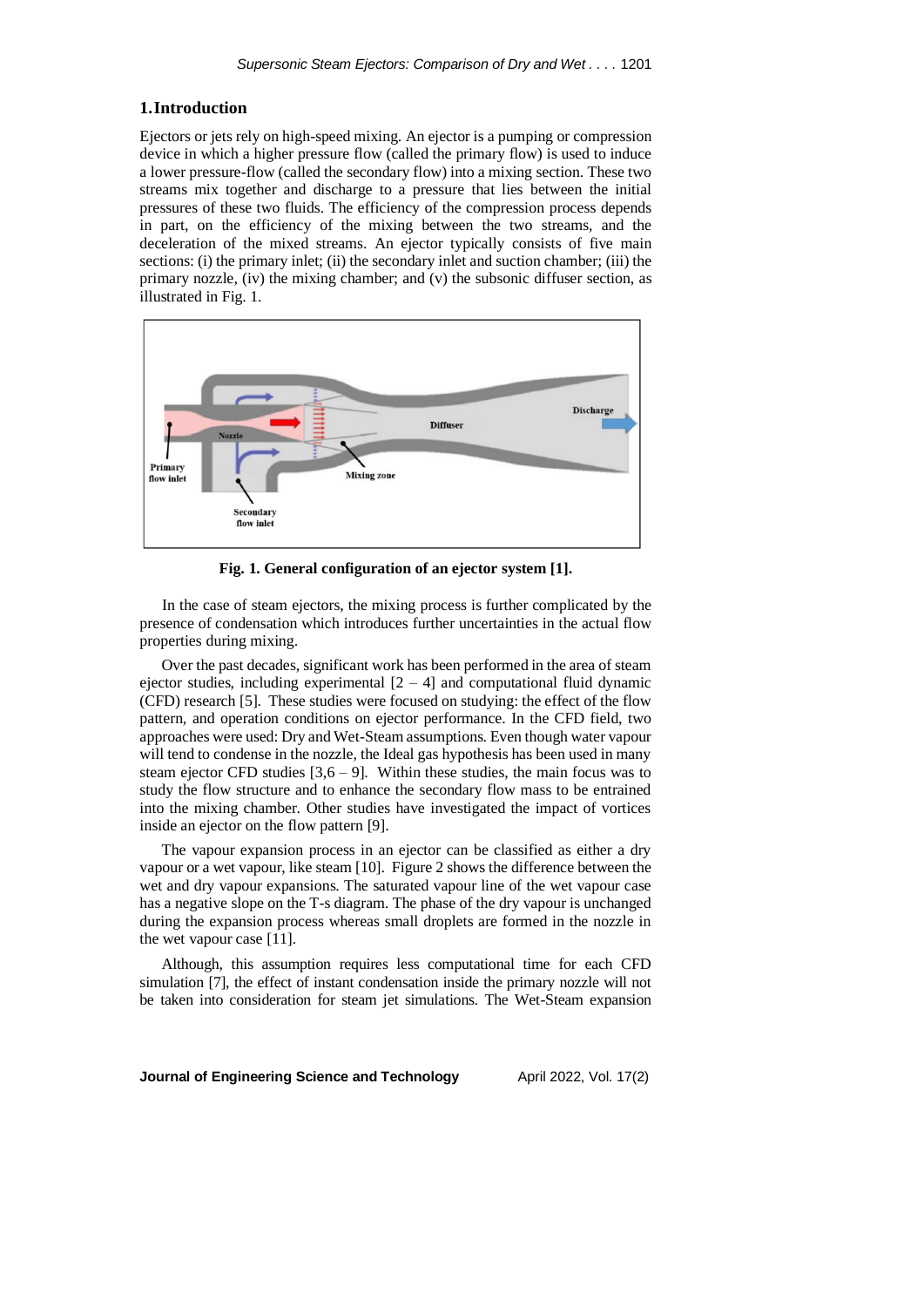modelling approach is able to simulate the instant condensation with good agreement with experimental data whereas Ideal gas modeling cannot simulate this process [8].



**Fig. 2. T-s diagrams illustrating the expansion process through the nozzle: (a) Wet vapour, like steam; (b) Dry vapour, like some refrigerants [11].**

This study is motivated by the need for a better understanding of flow properties downstream of the primary nozzle in a steam ejector. It also will provide more details on the effect of the condensation phenomenon on the mixing process. Thus, the present work seeks to investigate this effect by comparing two CFD models: (a) dry steam model (Ideal gas model); and (b) non-equilibrium model (Wet-Steam model).

#### **2. Mathematical model**

The phase of the dry vapour is unchanged during the expansion process whereas small droplets are formed in the nozzle in the wet vapour case [12].

The condensation phenomenon takes place instantly when the steam state exceeds the vapour-saturation line, due to a rapid expansion of the steam. Then this process leads the dry steam to initially subcool then nucleate to develop a mixture of saturated vapour and fine liquid droplets to form the wet steam. Therefore, the Wet-Steam consists of two phases, the first phase is the gaseous-phases which is the water-vapour, while the second phase is the liquid-phase consisting of condensed-water droplets.

 As a step forward to investigate the condensation downstream of the nozzle, simulations in this paper have been performed using the multi-phase (Wet-Steam) model which is a two phase model integrated within ANSYS FLUENT. It solves the governing equations, with two other transport equations which are the liquidphase mass fraction  $(\beta)$  and the number of the liquid droplets per unit volume  $(\eta)$ . In ANSYS FLUENT, the following assumption is made within this model [13]:

- The interchange between droplets is ignored.
- The model has also limited the maximum liquid mass fraction (*β*) into a value no more than 0.2, due to the solution stability and converging problems.
- Droplet's volume is neglected, due to their tiny size  $(0.1 \mu m)$  to  $100 \mu m$ ).
- Condensation is homogeneous.
- The model is unable to evaluate the ice formation within the low pressure region; as a result, it assumes the liquid temperature must always remain higher than 273 K which the triple point temperature.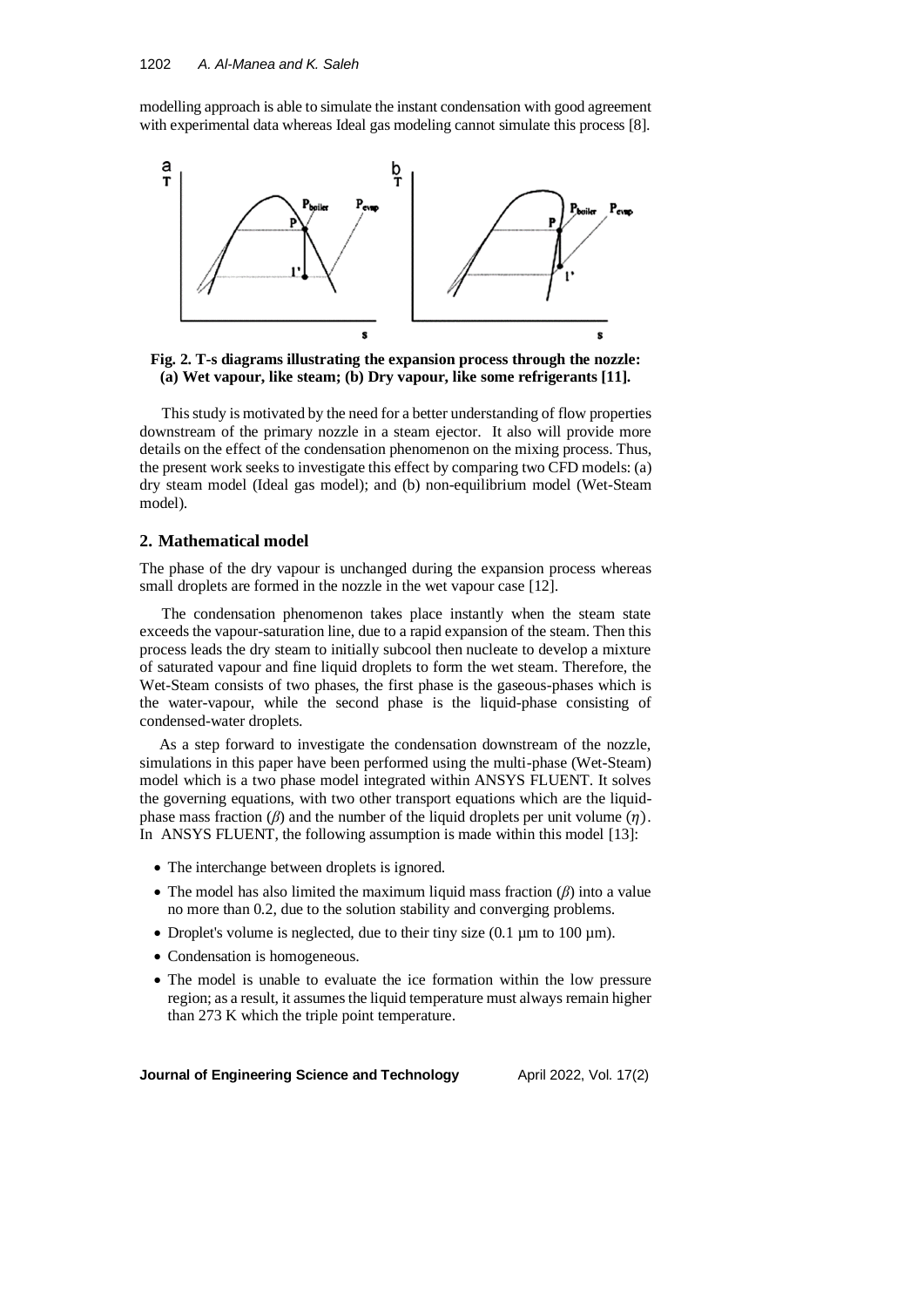The mixture density is associated to the vapour density,

$$
\rho = \frac{\rho_v}{1 - \beta} \tag{1}
$$

Other mixture thermodynamic properties, such as the enthalpy, entropy, specific heat ratio among others are related to both of the liquid and vapour properties can be obtained by the following relationship [14] :

$$
\phi_m = \phi_l \beta + (1 - \beta) \phi_v \tag{1}
$$

where  $\phi$  is one of the mixture thermodynamic properties. The first additional transport equation to solve the condensation is the mass portion of the condensed liquid phase (*β*) [15]:

$$
\frac{\partial \beta}{\partial t} + \nabla \cdot (\rho \vec{v} \beta) = \Gamma \tag{2}
$$

where *Γ* is the mass initiation rate due to the condensation and evaporation and it represents the sum of the accumulated mass due to nucleation and the growth of these droplets, and it can be presented as [15]:

$$
\Gamma = \frac{4}{3}\pi \rho_l I r_*^3 + 4\pi \rho_l \eta \overline{r}^2 \frac{\partial \overline{r}}{\partial t}
$$
\n<sup>(4)</sup>

where *r* is the average radius of the droplet, and *r*<sup>∗</sup> is the critical radius of the droplet; higher than this value, the droplet will grow, and below and less than this value, evaporation will occur. The droplet critical radius is given by [16]:

$$
r^* = \frac{2\sigma}{\rho_l RT \ln S} \tag{3}
$$

where  $\sigma$  is the liquid surface tension,  $\rho_l$  is the density of the condensed liquid part, and *S* is the supersaturation ratio which is the ratio of vapour pressure to the equilibrium saturation pressure:

$$
S = \frac{P}{P_{sat}(T)}\tag{4}
$$

The condensation process is accomplished with two processes, the mass and heat transfer from the vapour to the droplets, this energy transference as the droplet growth rate (average radius change of the droplets), [15, 16]:

$$
\frac{\partial \bar{r}}{\partial t} = \frac{P}{h_{lp}\rho_l \sqrt{2\pi RT}} \frac{\gamma + 1}{2\gamma} C_p (T_o - T) \tag{7}
$$

The other transport formula describes the growth of droplets number per unit volume of vapour, and it can be described as:

$$
\frac{\partial(\rho\eta)}{\partial t} + \nabla \cdot \left(\rho \vec{\nu} \eta\right) = \rho I \tag{8}
$$

where  $\eta$  is the quantity of the number of the droplets per unit volume and can be represented as:

$$
\eta = \frac{\beta}{(1-\beta)V_d \frac{\rho_l}{\rho_v}}\tag{9}
$$

where  $V_d$  is the average volume of droplets. *I* is the nucleation rate. This has been described as a formation of the liquid as droplets of a supersaturated phase, and can be written as [11]: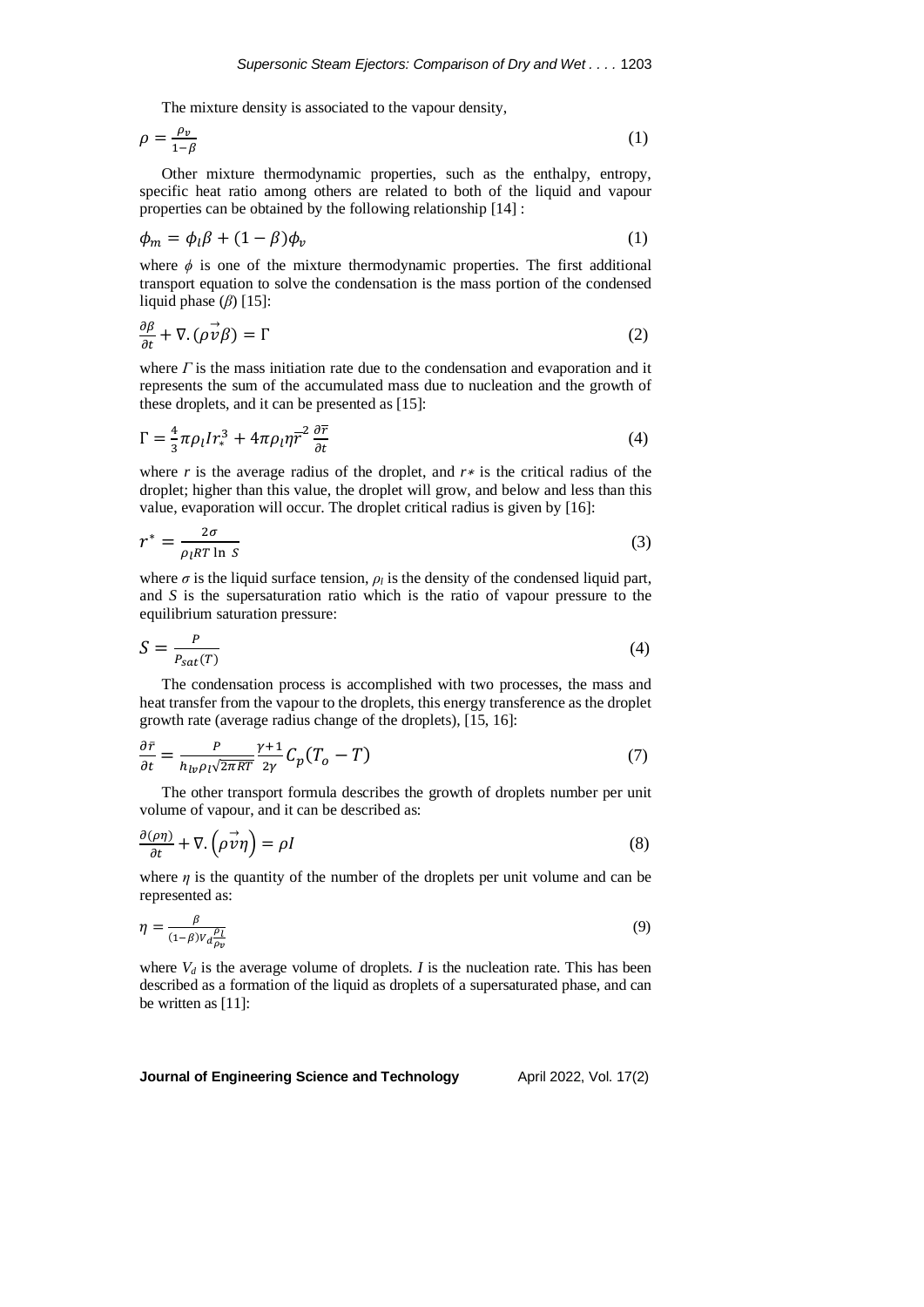$$
I = \frac{q_c}{1+\theta} \left(\frac{\rho v^2}{\rho_l}\right) \sqrt{\frac{2\sigma}{M_m^3 \pi}} \exp\left(-\frac{4\pi r^{*2} \sigma}{3k} \right) \tag{10}
$$

The term  $q_c$  is the evaporation coefficient,  $M_m$  is the mass of one molecule, k is the Boltzmann constant (1.3807 × 10<sup>-23</sup> J/K),  $\sigma$  is the liquid surface tension, and  $\rho_l$ represents the liquid density at the temperature  $T$ , and  $\theta$  describes the non-isothermal correction factor is given by [16, 17]:

$$
\theta = \frac{2(\gamma - 1)}{\gamma + 1} \frac{h_{lv}}{RT} \left( \frac{h_{lv}}{RT} - 0.5 \right) \tag{11}
$$

where  $h_{lv}$  is the specific enthalpy of evaporation at pressure *P* and the specific heat ratio *γ*. The equation of state which has been considered for the Wet-Steam in this work is given by [18]:

$$
P = \rho_v RT_v \cdot (1 + B\rho_v + C\rho_v^2) \tag{12}
$$

where *B* and *C* are the second and third Virial coefficients. This equation can be used for either high and low pressures conditions within a range between (0.01-100) bar and temperature (273.15-1000) K [19].

#### **3. Computational Simulation**

The simulations within this section were carried out using two models; (1) Ideal gas; (2) Wet-Steam model. Within the Ideal gas model, the fluid was considered as an ideal gas, whereas Wet-Steam model the fluid domain was considered as real gas (steam).

#### **3.1. Numerical solution method**

The commercial CFD package ANSYS FLUENT *V* 19.1, was used to solve the governing equations numerically. A density-based, steady state (for Ideal gas), 2D axisymmetric solver, and realizable *kω−SST* turbulent model with implicit formulations were used considering the accuracy and stability. A first-order upwind scheme was used for turbulent kinetic energy. The wall was set to have a stationary, non-slip condition. The convergence criteria used for the residual analysis was set to be 10<sup>-06</sup> for continuity, X-velocity, Y-velocity, and Energy.

#### **3.2. Model design and boundary conditions**

The ejector and nozzle geometries that were used in this study correspond to the one presented in the previous study [20]. The shape and dimensions of this design are presented in Fig. 3, and Table 1.



**Fig. 3. Ejector 2D profile.**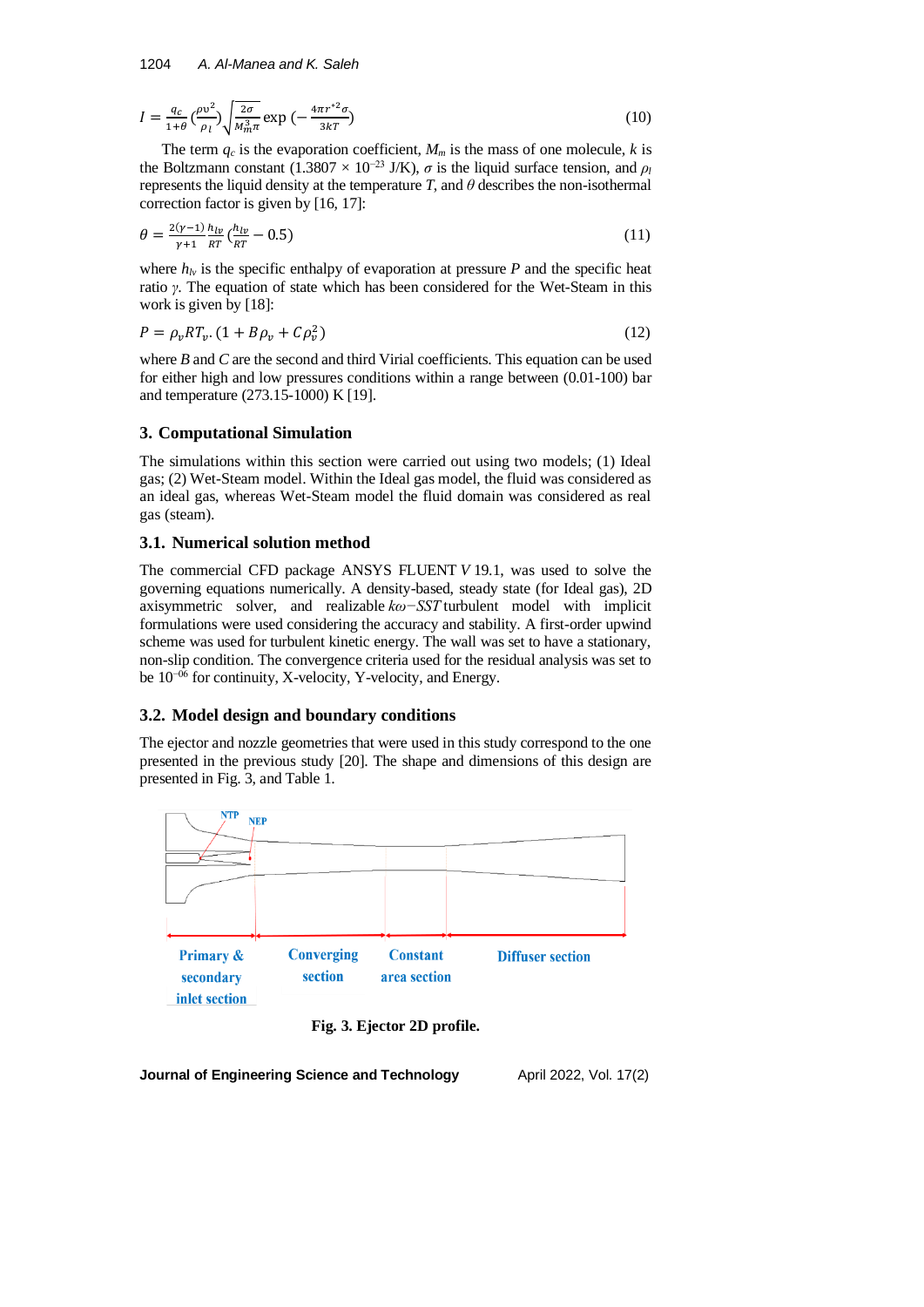| <b>Component</b>                     | Dimensions [mm] |
|--------------------------------------|-----------------|
| Ejector overall length               | 551.7           |
| <b>Constant mixing area length</b>   | 75              |
| Nozzle length                        | 101.5           |
| Primary nozzle inlet diameter        | 10              |
| <b>Suction inlet diameter</b>        | 96              |
| <b>Throat diameter</b>               | 3.2             |
| <b>Constant mixing area diameter</b> | 25.5            |
| Diffuser diameter                    | 50              |

**Table 1. Ejector design dimensions.**

The boundary conditions were set for two inlets and one outlet in the ejector: The primary flow inlet, the suction flow inlet, and the outlet through the diffuser. Details about the boundary conditions used in CFD simulation are shown in Table 2.

| Table 2. Nominal operating conditions. |     |                               |
|----------------------------------------|-----|-------------------------------|
|                                        |     | Pressure[kPa] Temperature [K] |
| <b>Primary stream</b>                  | 270 | 403                           |
| <b>Secondary stream</b>                | 1.6 | 287                           |
| <b>Condenser</b>                       | 42  | 303                           |

 The mesh independence study was examined using three different grid sizes: A coarse mesh with 50,476 cells; a medium mesh with 80,802 cells; and a fine mesh with 115,87 cells, as shown in Fig. 4.



**Fig. 4. Comparison of axial Mach number profilesfor three mesh configurations.**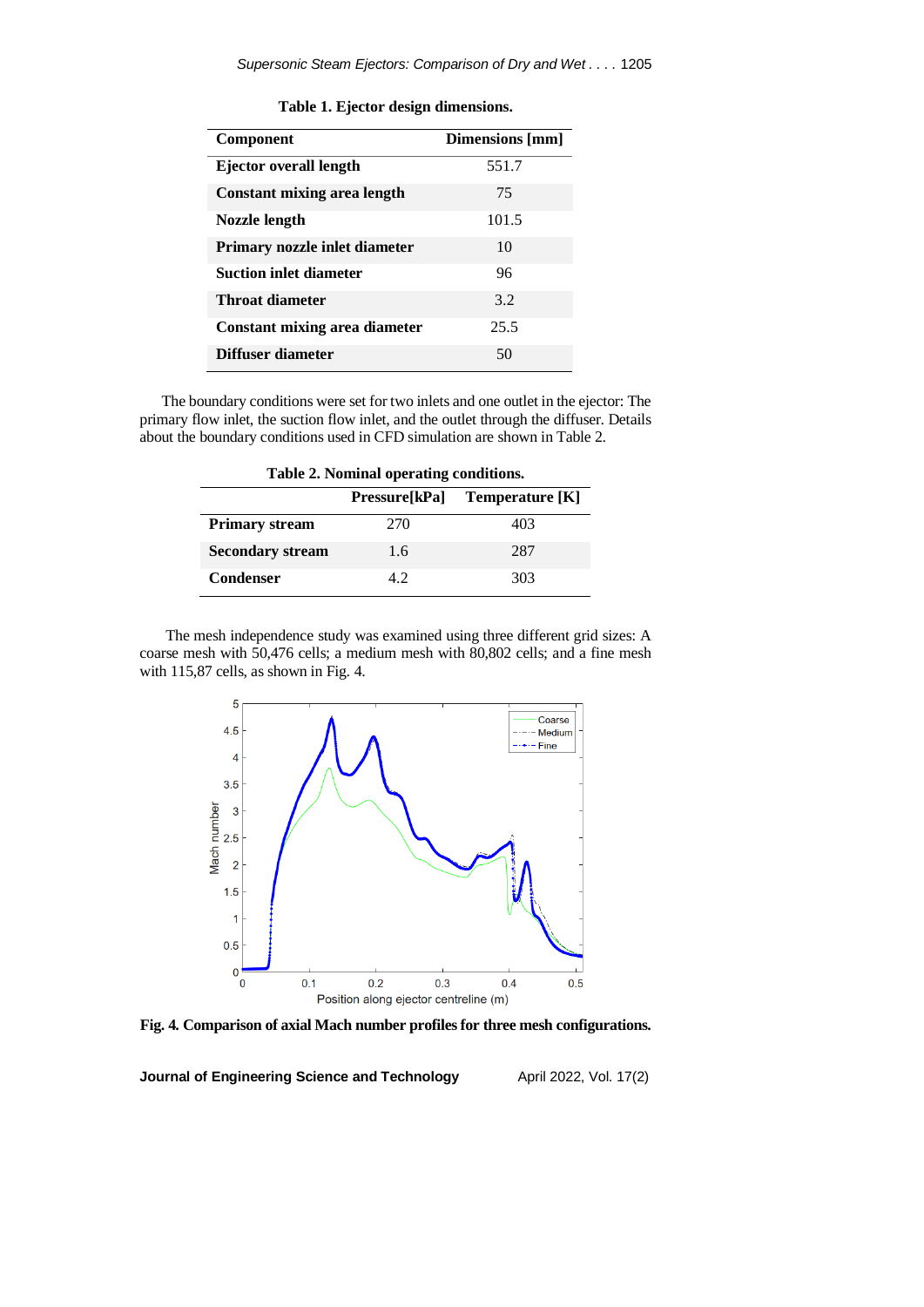#### 1206 *A. Al-Manea and K. Saleh*

Plots of the Mach number profile along the ejector's centreline show that results from the medium and the fine mesh are in good agreement with the difference in Mach number typically being less than 4%. However, larger differences between the region for positions  $> 0.4$  m were noted. As a result, the medium mesh will be considered for simulations in this study.

#### **4. Results and Discussions**

### **4.1. Static pressure profile along the central axis**

The static pressure profile for the ejector at the specified operating conditions is shown in Fig. 5. It is noted that there is a sudden pressure increase in Wet-Steam case in comparison to that of Ideal gas cases as condensation occurred.



**Fig. 5. Comparison of static pressure alone the ejector centreline** for **Ideal** and **Wet-Steam** models, at  $P = 270$  kPa,  $T = 403$  K.

The flow after Nozzle Exit Position (NEP), shows fluctuation within static pressure along the centreline resulted from the series of diamond shock waves. At choke conditions of the ejector, a second set of oblique shock waves can be seen at the inlet section of the diffuser.

#### **4.2. Mach number profile along the central axis**

A comparison between Ideal gas and Wet-Steam cases has been made along the centreline of the primary nozzle. According to Fig. 5, Mach number profiles start to diverge just after Nozzle Throat Position (NTP). It is found also that there is a sudden descent of the Mach number of Wet-Steam to lower values than that observed for Ideal gas as condensation takes place. This difference arises from Wilson's point to the nozzle exit position as shown in Fig. 6.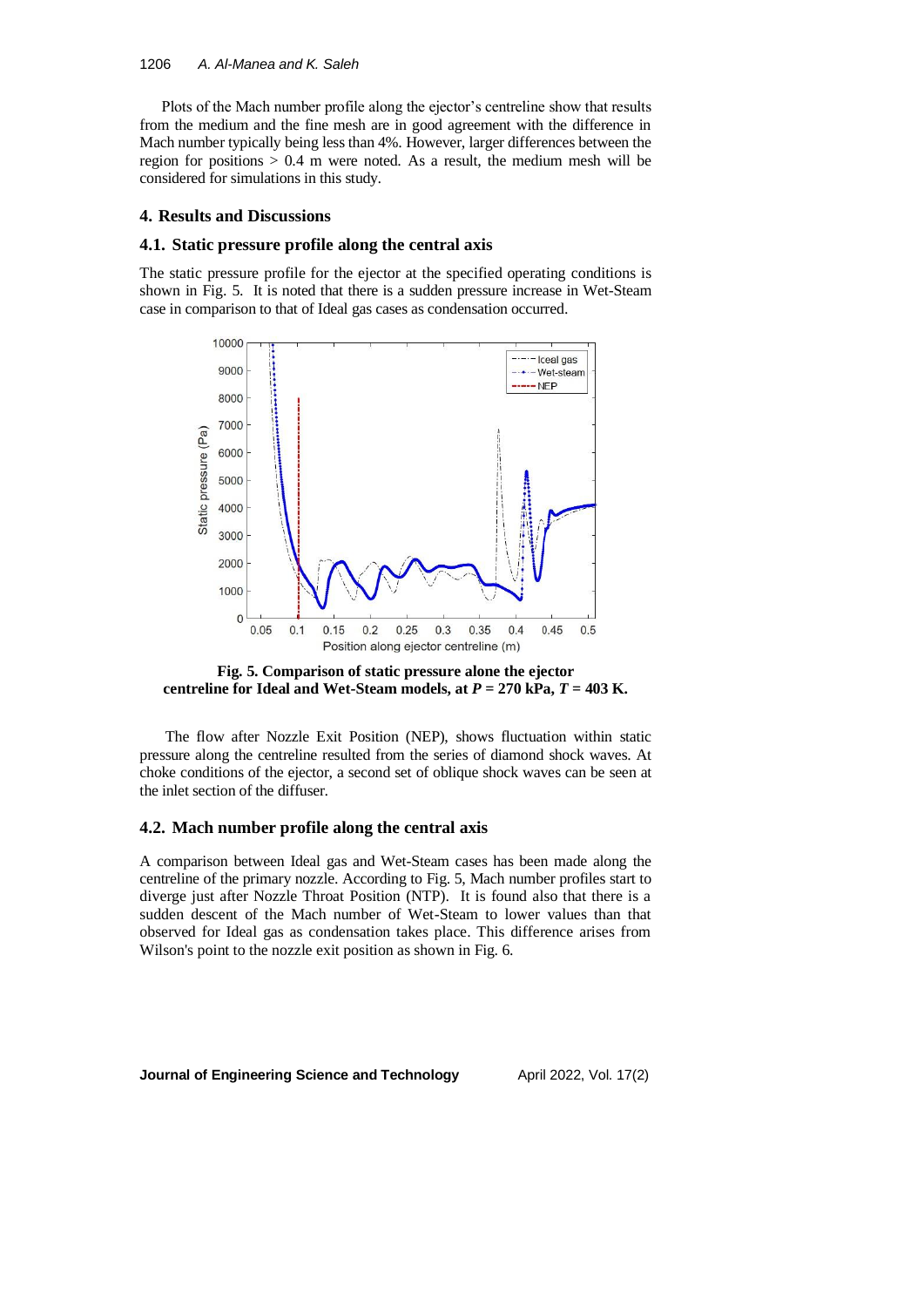

**ejector centreline for ideal and Wet-Steam models.**

Additional comparison of contour plots for Mach number resulting from both model simulations is shown in Fig. 7.



**Fig. 7. Contour plot of Mach number profiles along ejector centreline**  $(A)$  **Ideal model;**  $(B)$  **Wet-steam model,**  $\text{at } P = 270$  **kPa,**  $T = 403$ **K.** 

## **4.3. Static temperature profile along the central axis**

Figure 8 showsthat there is a sudden increase associated with the temperature of Wet-Steam just after NTP, due to the large thermal-positive that resulted from spontaneous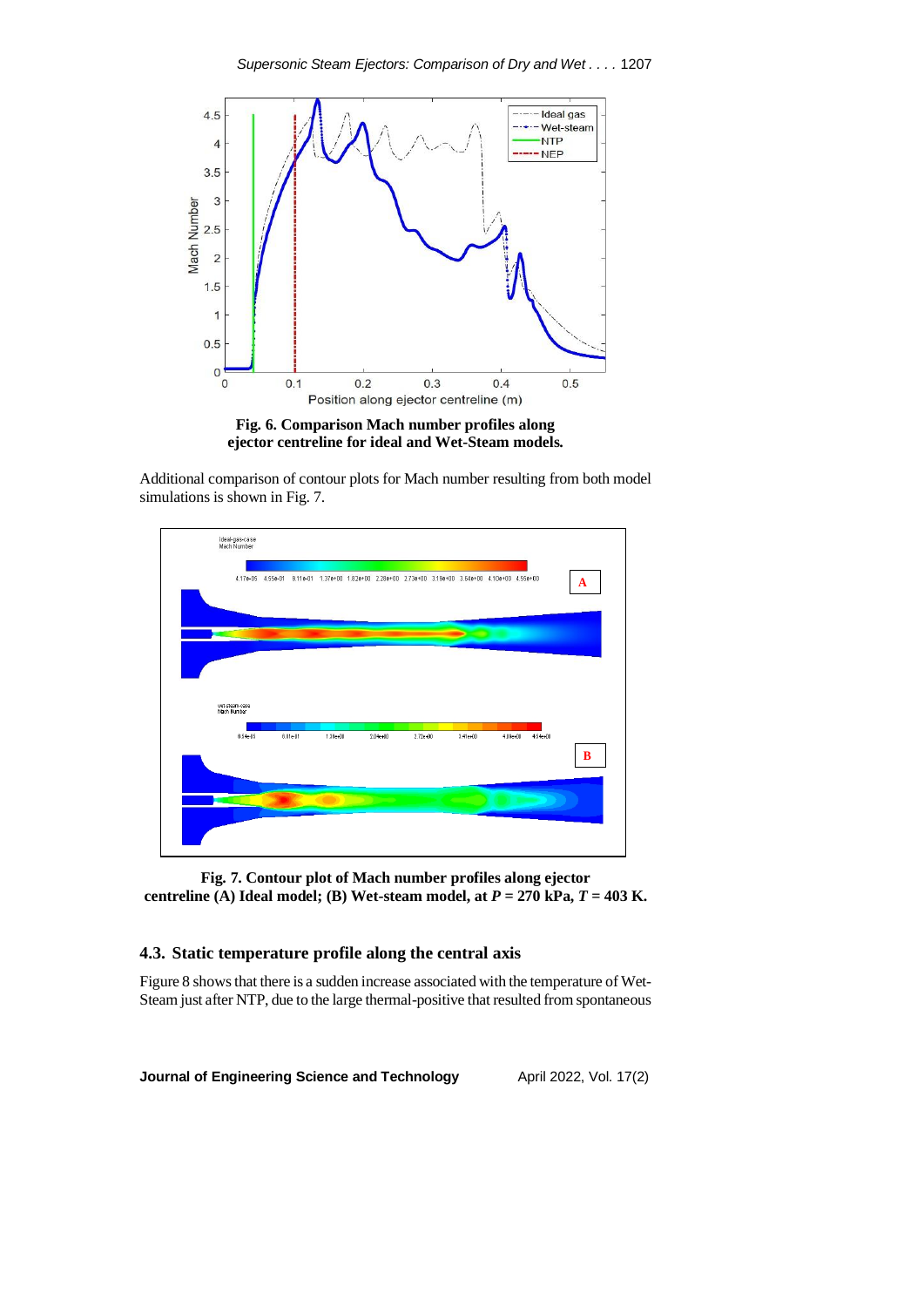condensation. The condensation temperature resulted from the growth of droplets that keep the Wet-Steam temperature much higher than that of a perfect gas.



**Fig. 8. Comparison of static temperature profiles along ejector centreline for Ideal** and Wet-Steam models, at  $P = 270$  kPa;  $T = 403$  K.

#### **4.4. Ejector nozzle's spontaneous condensation**

Figures 9, 10, and 11 show spontaneous condensation characteristics inside the nozzle with Wet-Steam simulations. Figure 8 shows the saturation temperature of the vapour, which drops to around 260 K after NEP. The droplet nucleation rate and the droplet mass fraction grow rapidly after the nozzle's throat directly



**Fig. 9. Contour plot of saturation temperature of** the vapour at  $P = 270$  kPa, and  $T = 403$  K.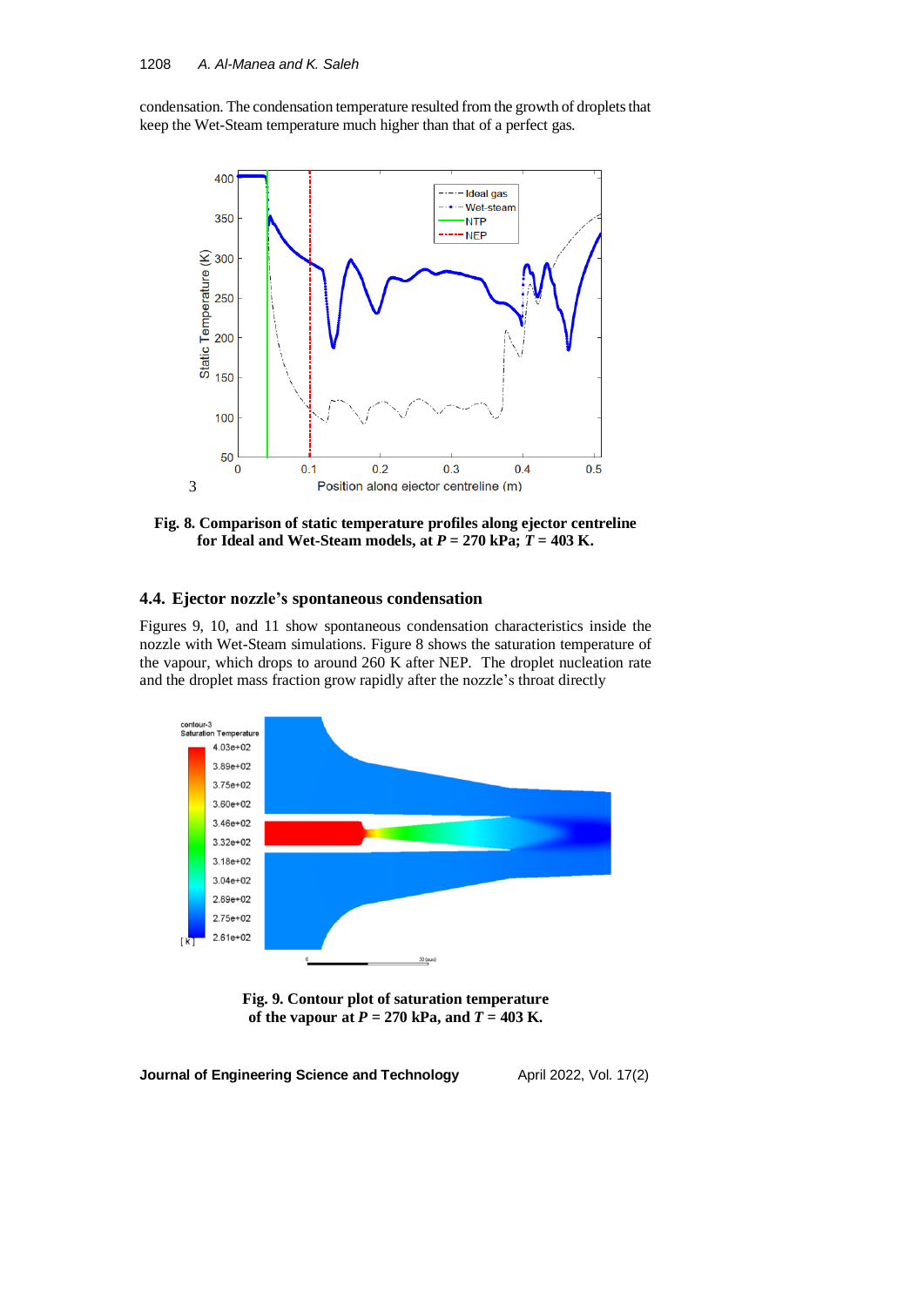This is happening due to a sudden drop in the pressure in this region.

The maximum mass fraction (wetness factor) as shown in Fig. 10, is less than 0.2 and this is well agreed with the assumption which has been considered to solve this model.



**Fig. 10. Contour plot** of **liquid** mass fraction at  $P = 270$  kPa, and  $T = 403$  K.

The droplet per unit volume refers to zero droplets that enter the nozzle prior to the expansion process. This value has rapidly increased through the expansion process within the nozzle's throat as shown within the droplet nucleation rate in Fig. 11.



**Fig. 11. Contour plot of droplet nucleation rate location** at  $P = 270$  **kPa,** and  $T = 403$  **K.**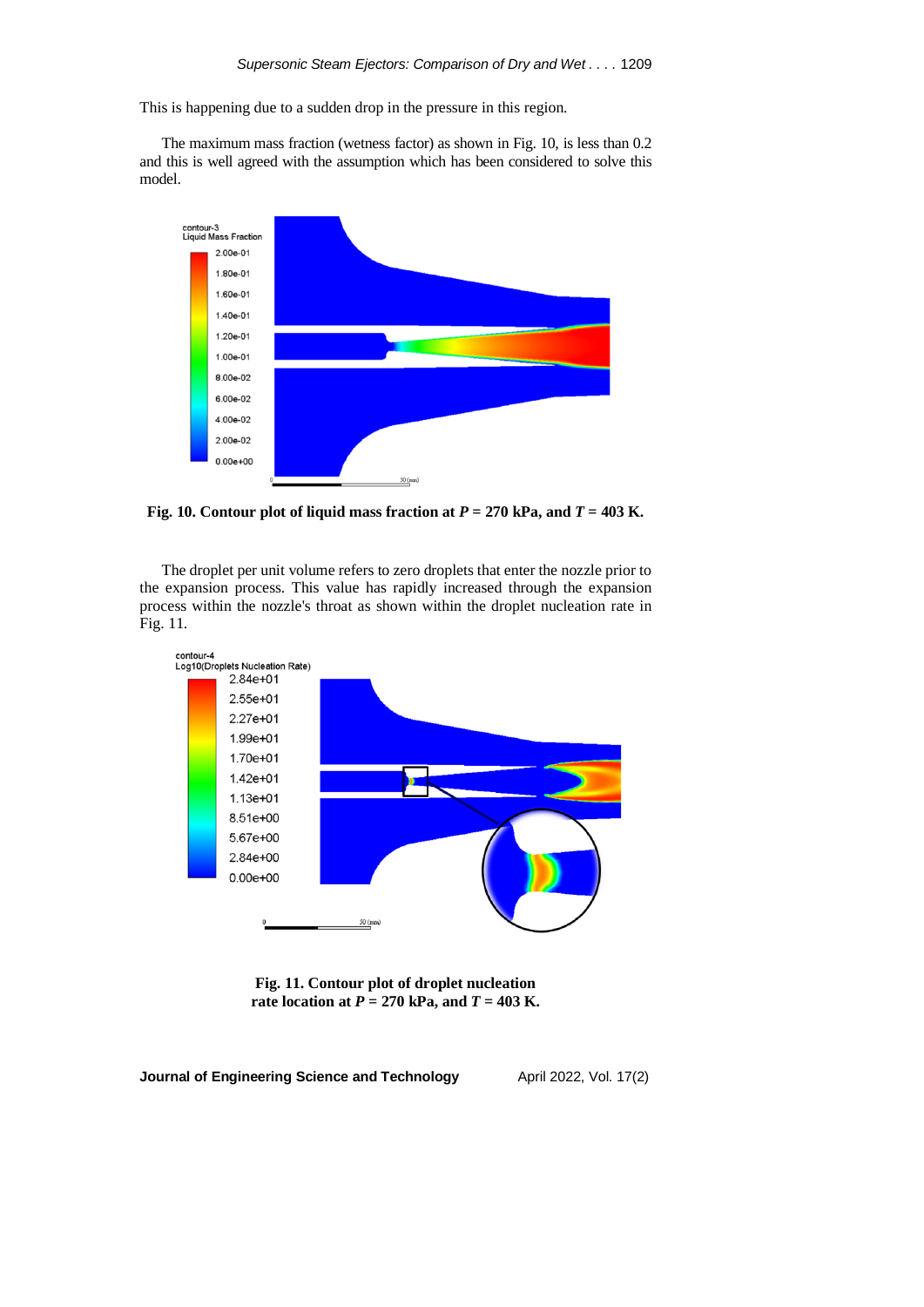#### **4.5.Validation of the numerical model**

To validate numerical simulation results, a comparison to the literature was performed [21]. Figure 12 shows a comparison of the static pressure simulation results of the current study with previous work along the nozzle axis [21], with an average error of approximately 6 %. Additional comparison of simulation results of Mach number, with an average error of approximately 4%.



**Fig. 12. Comparison of static pressure profiles along nozzle centreline, at** *P* **= 270 kPa;** *T* **= 403 K.**

#### **5. Conclusions**

This paper has shown a comparison study between two different numerical approaches: Ideal gas, and Wet-Steam models, to understand the effect of the condensation that occurs with steam ejectors on flow behavior. The Wet-Steam model was successfully used to study the condensation inside the primary nozzle. The study concludes that due to the condensation process that occursin the nozzle's throat. There was a change associated with both the static pressure and temperature. Comparison to the case without the condensation. The static temperature profile shows an increase within the static temperature with Wet-Steam case after (NTP) with differences of approximately 180 K. This is due to the heat that generates because of the condensation phenomenon. And, the difference of static pressure after (NTP) for the two cases was approximately 1 kPa.

#### **6. Future work**

For future work to improve the performance of steam jets, the condensation phenomenon can be studied within supersonic ejector to:

- Study its impact on the shear layer development between the primary and secondary steams inside an ejector.
- Study its impact within multi-phase flow streams.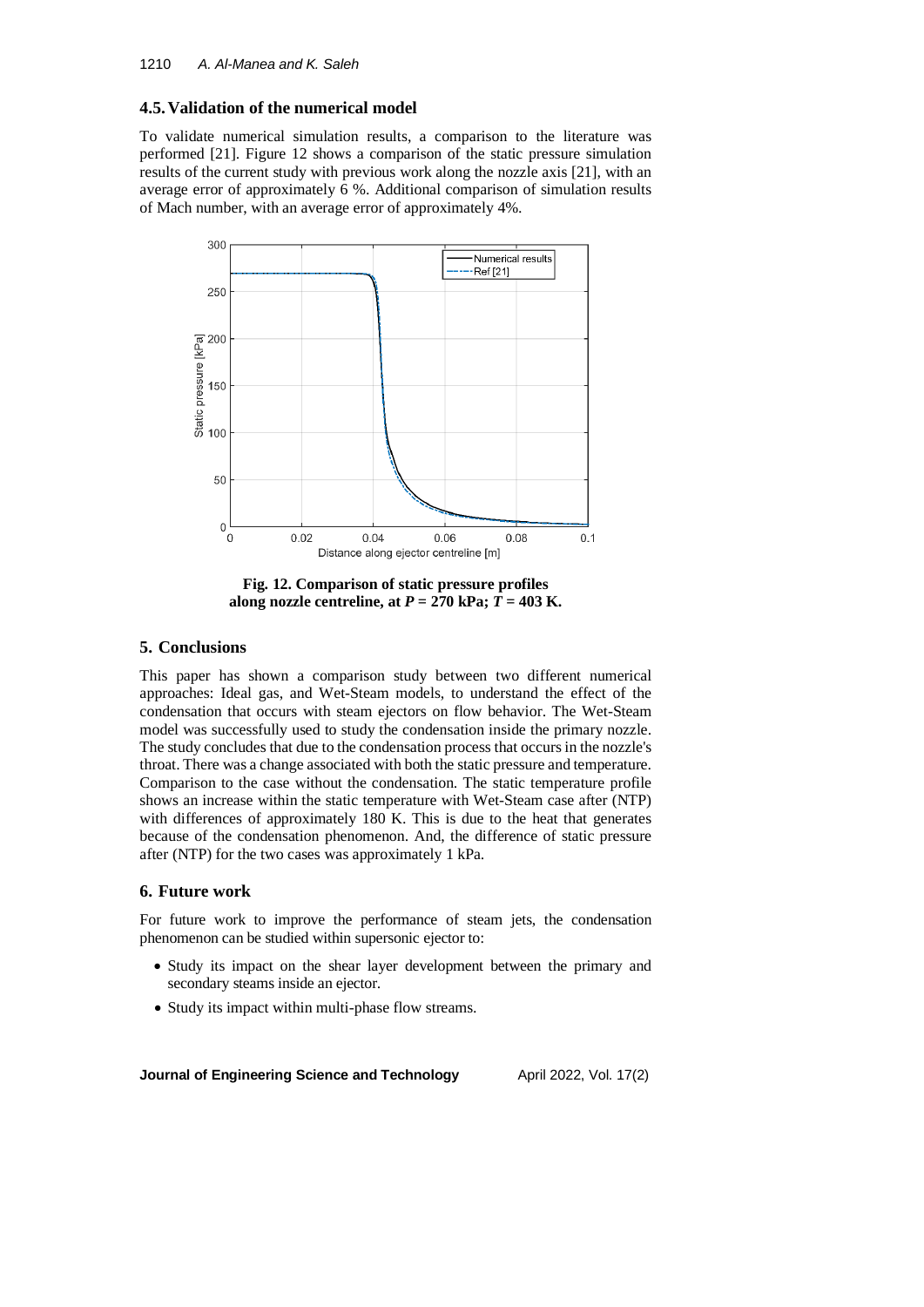| <b>Nomenclatures</b> |                                                           |  |
|----------------------|-----------------------------------------------------------|--|
| $h_{lv}$             | Specific enthalpy of vaporization, (J/kg).                |  |
| I                    | Nucleation rate, $(1/\text{s m}^3)$ .                     |  |
| k                    | Boltzmann constant, (J/K).                                |  |
| $M_{m}$              | Mass of one molecule                                      |  |
| $\boldsymbol{P}$     | Pressure, Pa.                                             |  |
| $q_c$                | Evaporation coefficient.                                  |  |
| $r^*$                | Critical droplet radius, (m).                             |  |
| S                    | Super saturation ratio.                                   |  |
| T                    | Temperature, K.                                           |  |
| $\mathcal{R}$ .      | Specific gas constant, (J/kg K).                          |  |
| $T_{\rm o}$          | Droplet temperature, (K).                                 |  |
| $V_d$                | Average droplet volume, $(m^3)$                           |  |
| <b>Greek Symbols</b> |                                                           |  |
| Г                    | Mass generation rate, $(kg/m^3 s)$ ,                      |  |
| $\rho_l$             | Condensed liquid density, (kg/m <sup>3</sup> ).           |  |
| θ                    | Non-isothermal correction factor.                         |  |
| γ                    | Specific heat ratio.                                      |  |
| σ                    | Liquid surface tension, $(J/m2)$ .                        |  |
| β                    | liquid -phase mass fraction.                              |  |
| $\eta$               | Number of the liquid droplets per unit volume, $(1/m3)$ . |  |
| <b>Abbreviations</b> |                                                           |  |
| <b>CFD</b>           | Computational Fluid Dynamic.                              |  |
| <b>NEP</b>           | <b>Nozzle Exit Position.</b>                              |  |
| NTP                  | <b>Nozzle Throat Position.</b>                            |  |

## **References**

- 1. Grazzini, G.; Milazzo, A.; and Mazzelli, F. (2018). *Ejectors for efficient refrigeration: design, applications and computational fluid dynamic.* Switzerland: Springer International Publishing.
- 2. Grazzini, G.; Milazzo, A.; and Paganini, D. (2012). Design of an ejector cycle refrigeration system. *Energy Conversion and Management*, 54(1), 38-46.
- 3. Al-Manea, A.; Buttsworth, D.R.; Leis, J.; and Saleh, K. (2019). Tunable diode laser absorption spectroscopy in a supersonic steam jet. *Proceedings of the 9th Australian Conference on Laser Diagnostics*. Adelaide, Australia, 91-94.
- 4. Al-Doori, G.; and Buttsworth, D.R. (2014). Pitot pressure measurements in a supersonic steam jet. *Experimental Thermal and Fluid Science*, 58(1), 56-61.
- 5. Ariafar, K.; Buttsworth, D.; Al-Doori, G.; and Sharifi, N. (2016). Mixing layer effects on the entrainment ratio in steam ejectors through ideal gas computational simulations. *Energy*, 95(1), 380-392.
- 6. Al-Manea, A.; Buttsworth, D.; Leis, J.; Choudhury, R.; and Saleh, K. (2018). Measurement of Water Vapour in Axisymmetric Jet Development Using TDLAS. *Proceedings of the 21st Australasian Fluid Mechanics Conference.* Adelaide, Australia, 10-13.